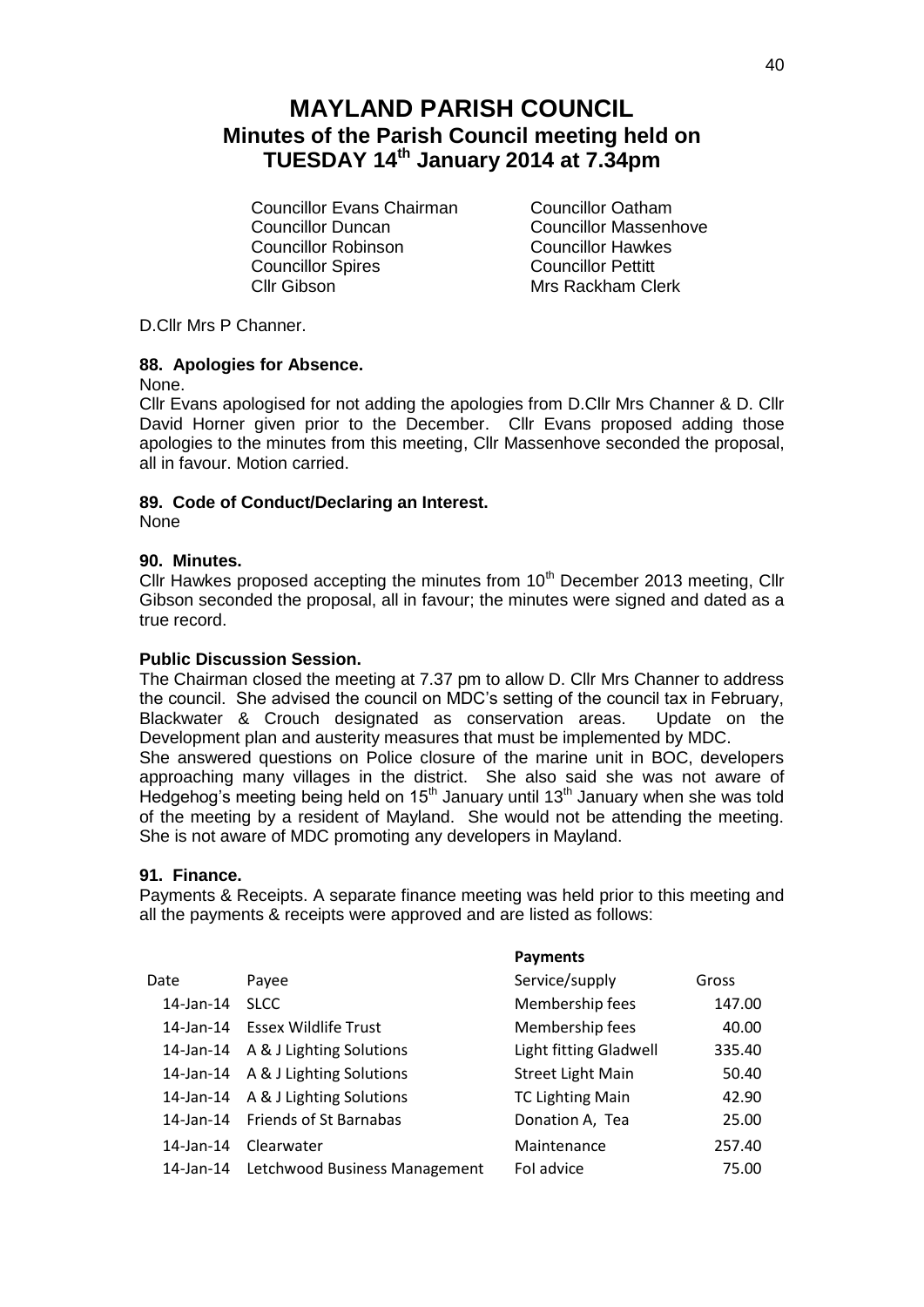| 14-Jan-14 | Mrs J Rackham                | Makro purchase micro    | 59.99   |
|-----------|------------------------------|-------------------------|---------|
| 14-Jan-14 | MSJ Garwood                  | Removal of tree LPH     | 210.00  |
| 14-Jan-14 | Mrs L Haywood                | Deposit refund          | 50.00   |
| 14-Jan-14 | Revenue & Customs            | Tax & NI                | 687.00  |
| 14-Jan-14 | Mrs J Rackham                | Petty Cash              | 100.00  |
| 24-Jan-14 | Mr A Kemp                    | Salary                  | 50.50   |
| 24-Jan-14 | Mr D Leete                   | Salary                  | 75.88   |
| 24-Jan-14 | Mrs J Rackham                | Salary                  | 1082.76 |
| 24-Jan-14 | Mr T Blowers                 | Salary & Holiday pay    | 176.39  |
|           |                              | <b>Receipts</b>         |         |
| 10-Dec-13 | <b>Mayland Boxing Club</b>   | Fees December           | 189.00  |
|           |                              | <b>Petty Cash</b>       |         |
|           |                              | Wine for gate           |         |
| 05-Dec-13 | Tesco                        | volunteers              | 29.97   |
| 18-Dec-13 | The Post Office              | Stamps & signed letters | 49.70   |
| 17-Dec-13 | Bunters Deli & One stop shop | Gift for Terry Blowers  | 46.39   |

S106 planning gain. The Clerk reported that this council had £70k unallocated from the S106 planning gain. Though there is no time limit that we have to spend the money by but obviously this money is worth less now than two years ago when we were given it. **Add to February agenda.**

## **92. Lawling Park.**

Each Cllr has received a copy of the minutes from the November LPC meeting.

Gritting Policy. It was reported that MDC do not have a gritting policy but have a protocol which is used when bad weather requires action. We do not have the man power or the resources that would be required to carry out gritting of the car parks when required therefore this council has no alternative but to close the car parks in icy and snowy conditions. This is a direct response to an accident that occurred in 2013. We will review this decision in the spring. It was noted that many schools in the area did not have car parking facilities for the parents to use. **Clerk to notify the school and Little Nipperz.**

Mayland Village Boxing Club requested an extension be built to the LPH this will enable the boxing club to keep the ring up between bookings. They would remove it should we need it removed to accommodate a big party. A balanced discussion took place. Cllr Spires reported that since the boxing club has been in existence the vandalism in the village has decreased. The club teaches respect and ownership of the village amongst other things. We can only support such an organisation and promote it in our village. This extension would give us an extra 9 metre foot print. The internal structure can be agreed at a later date. Another Councillor thought a small second hall should be built for a community centre.

The Cllr Spires proposed this council agrees to the extension of this village hall in principle for duel function, extra space and for the boxing club to set up their ring.

All communication between us is to be deemed subject to contract. Cllr Massenhove seconded the proposal, a vote was taken 6 in favour, 1 against, 2 abstained. Motion carried. **Clerk** to advise boxing club.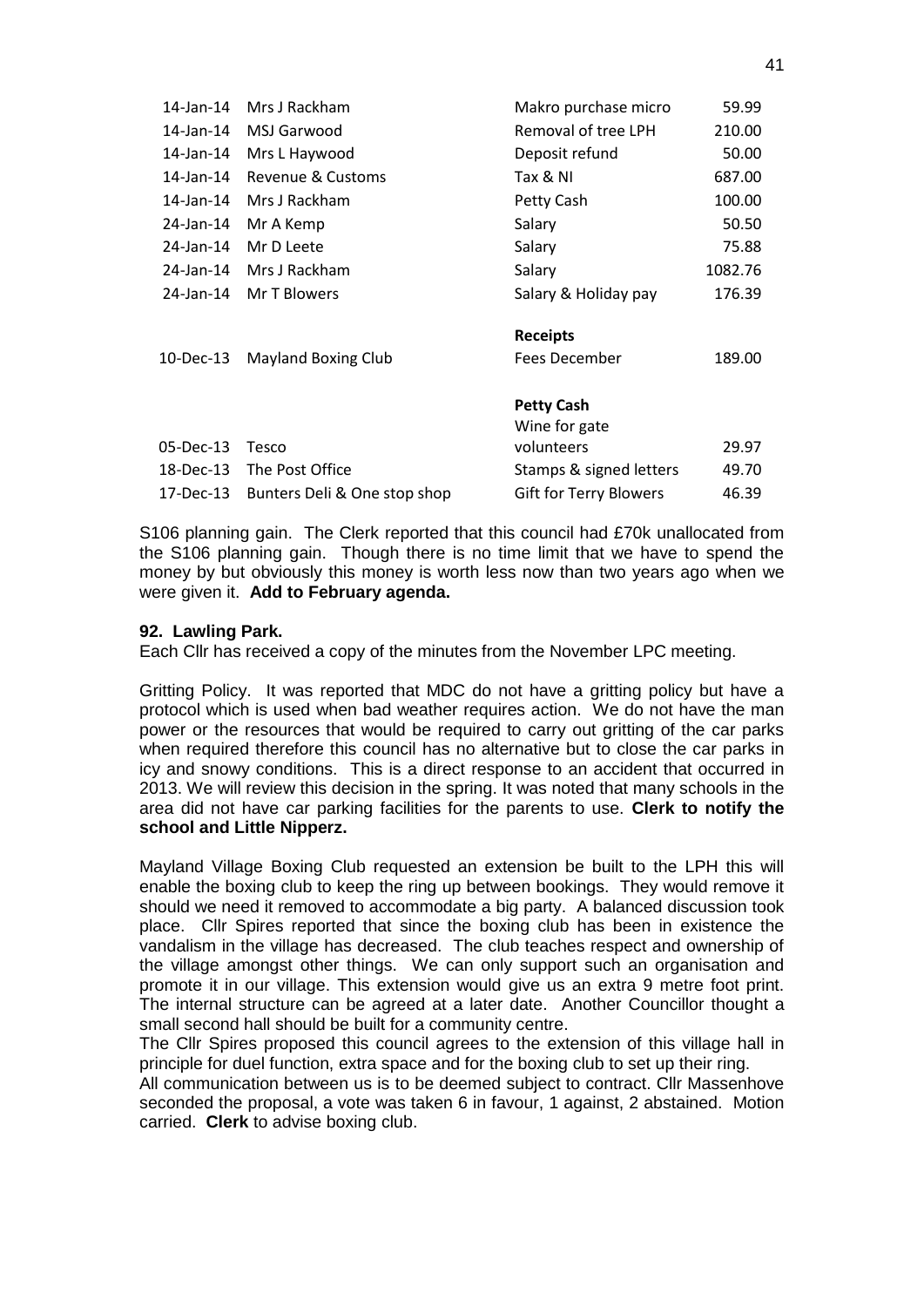Signs. Cllr Spires cannot send the aerial photograph of the LPH to the graphic artist. It was agreed that Cllr Spires would use a memory stick and deliver the information. We need to get the signs ordered and delivered before the end of this financial year. **Cllr Spires to action.**

# **Cllr Massenhove apologised and left the meeting at 9 pm**

## **93. Planning.**

# **Consideration of applications for the council to make comment to the Planning Authority.**

**HOUSE/MAL/13/01088.** Erection of a single storey rear and side extension with pitched roof. 63 Bramley Way.

9 Objections. Removal of garage which is attached to neighbour's garage, no parking.

**FUL/MAL/13/01174.** Erection of 5 No dwellings comprising 2 No four bed units and 3 No two bed units. Land adjacent Laingsmead Farm Steeple Road Latchingdon. 9 Objections. Too close to the junction of Steeple Road and The Drive, it will cause traffic congestion. Out of keeping with neighbouring houses as these houses are small, outside settlement boundary.

## **Planning decisions made by the local Planning Authority.**

**FUL/MAL/13/00982.**Erection of tack & feed room and two stables on field. Land Adjacent 10 Mill Road Mayland Essex Approved

**HOUSE/MAL/13/00961.** First floor side extension over garage, 20 Bakersfield The Drive Mayland. Refused

**HOUSE/MAL/13/01028.**Proposed rear two storey extension, rear single storey extension and new position of the existing conservatory. 34 The Drive Mayland. Approved

**FUL/MAL/13/00870.**Proposed replacement barn. Firth View Steeple Road Mayland Approved

**OUT/MAL/12/00452.**Application for 60 bed single storey nursing home for frail elderly people in the later stages of dementia. Land At Junction Of Steeple Road And Mill Road Mayland Essex Approved. S106 Agreement finalised.

**FUL/MAL/13/00602.** Continue use of existing domestic annexe as a separate residential unit of accommodation. The Old Vicarage Mayland Hill Mayland Refused.

All above decisions noted.

## **94. Highways.**

Cllrs reported the following: Outside 1 Bakersfield and outside 5-7 Bakersfield road repairs breaking up and need attention.

West Avenue/Imperial Avenue junction. Reported previously concrete slab protruding in roadway. No action taken so far.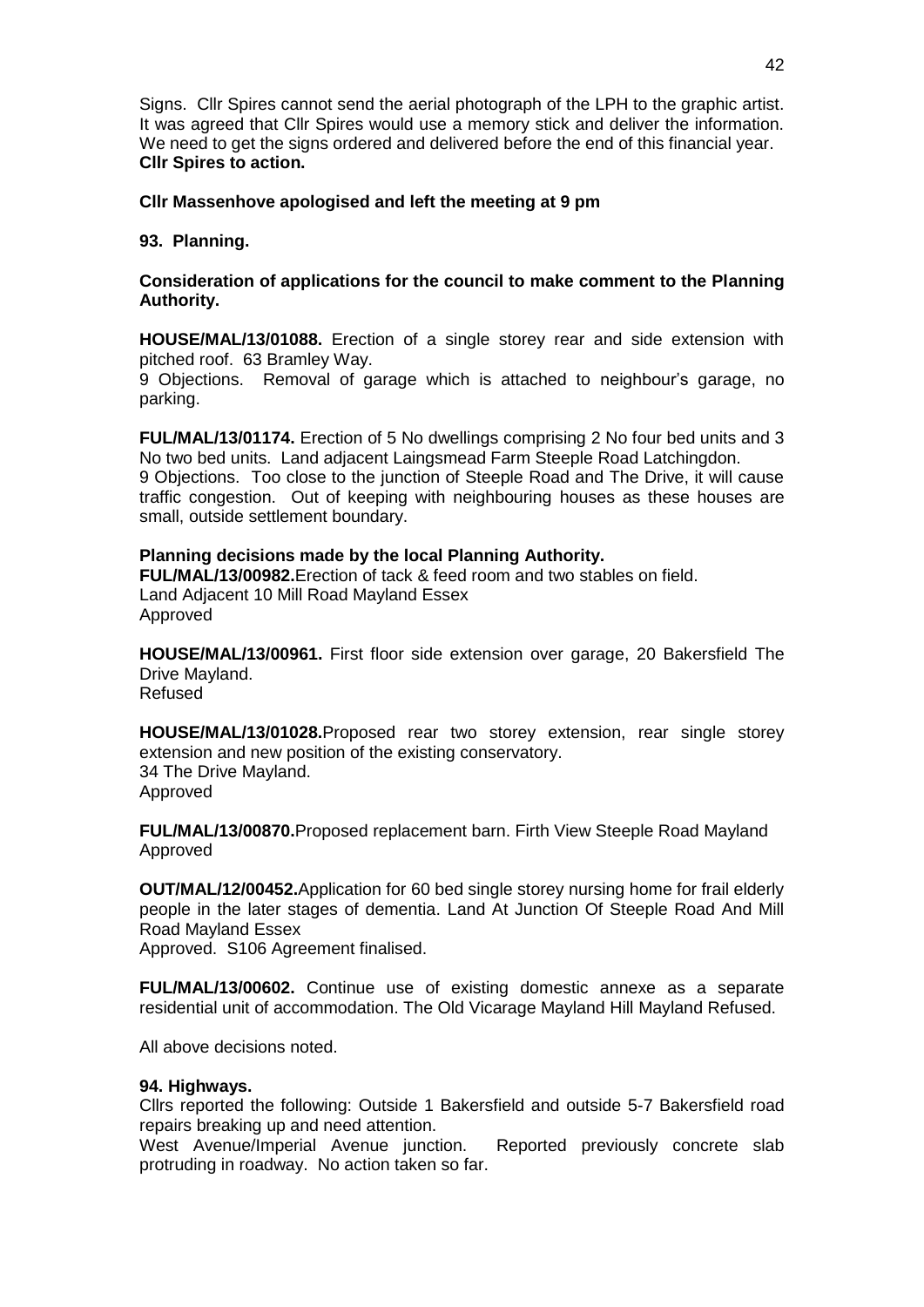Nipsells Chase between Wembley Avenue/Princes Avenue outside number 73. Bad dip across the road. This has been looked at before but it appears to be getting worse.

North Drive opposite number 42 loose concrete near kerb.

Mud on road, outside 16 Orchard Avenue caused by vehicles parking on grass.

The hedge in the layby in The Drive near the school is overgrown and causing problems to people trying to walk on the path. **Clerk** to action.

## **95. Parks & Open Spaces. MNR, Cardnells & Everetts.**

Cllrs report of any problems and actions that maybe required in any other of the Council's POS.

Hedge at Cardnell's Residents request. We need further information from the resident. What height does he want the cut hedge to be and written signed confirmation that all the residents concerned agrees to pay for this work to be carried out. **Clerk** to action.

Gladwell Walk registration. **Add to February agenda.**

Cherry Alley fence update. A letter has been sent to the resident. Cllr Gibson said she would speak to them to confirm they are aware that the chain link fence will be removed in February.

Tree Survey quotes. **Add to February agenda.**

## **96. Village Environment**

Incudes: Lighting, Vandalism, Sea Wall, Transport Parish plan.

Cllrs report the following:

Sea Wall. Letter from John Whittingdale, OBE MP. Noted.

Nipsells Chase. The enquiry will now take the form of a hearing and will be held on 31<sup>st</sup> July 2014 in the Henry Samuel Hall. The hearing will be advertised.

Street Light out in Imperial Avenue at the junction of Promenade. **Clerk** to report. Parish Plan. Each Cllr had been given a copy of this document prior to the meeting and discussed a couple of minor changes. Cllr Evans proposed accepting the outline village plan based on survey results which will be published. Cllr Hawkes seconded the proposal, all in favour. **Clerk** to action.

## **97. Retention of documents.**

A decision to agree a length of time emails should be kept by the Clerk. Following a discussion Cllr Pettitt proposed accepting the policy, Cllr Gibson seconded the proposal, all in favour, motion carried. **Clerk to add to RA folder.**

A date for a FoI course was discussed. **Clerk** will email Councillors with the date.

# **98. Agenda items.**

S.106 Expenditure.

The Chairman will propose closing the meeting to the press and public to discuss confidential business. Public Bodies (Admission to meetings) Act 1960.

## **99. Correspondence.**

The council made a decision with reference to this correspondence.

## **100. Staff issues.**

The council agreed to advertise the position of groundworker.

The Chairman closed the meeting at 10.05 pm